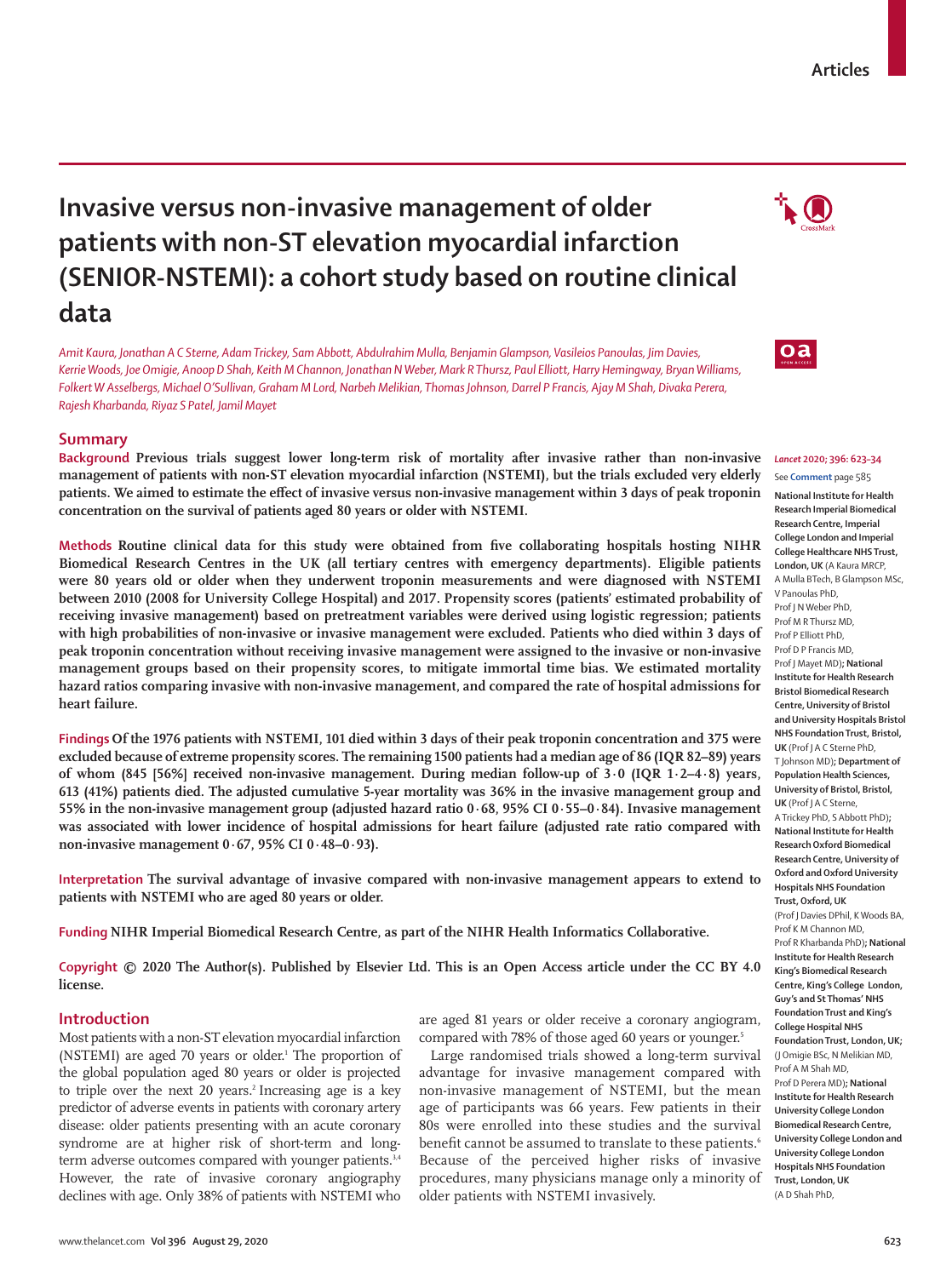Prof H Hemingway FMedSci, Prof B Williams MD, Prof F W Asselbergs PhD, R S Patel MD)**; Institute of Health Informatics, Health Data Research UK, London, UK**  (Prof P Elliott, Prof H Hemingway, Prof F W Asselbergs, A D Shah)**; National Institute for Health Research Cambridge Biomedical Research Centre, University of Cambridge and Cambridge University Hospitals NHS Foundation Trust, Cambridge, UK**  (M O'Sullivan PhD)**; and National Institute for Health Research Manchester Biomedical Research Centre, University of Manchester and Manchester University NHS Foundation Trust, Manchester, UK** (Prof G M Lord PhD)

Correspondence to: Prof Jamil Mayet, Imperial College Healthcare NHS Trust, Hammersmith Hospital, London W12 0HS, UK **j.mayet@imperial.ac.uk**

#### **Research in context**

#### **Evidence before this study**

Electronic searches of MEDLINE, EMBASE, and the Cochrane Central Register of Controlled Trials were done for articles in English published from inception of these databases to Jan 20, 2019. Studies with the following characteristics were identified: (1) randomised trials or observational studies, either restricted to populations aged 75 years or older reporting outcomes for this patient subgroup; (2) patients presenting with non-ST elevation myocardial infarction (NSTEMI); and (3) comparison of invasive management (coronary angiography or percutaneous coronary intervention or coronary artery bypass grafting during index admission) with non-invasive management during the index hospital admission. Only 38% of patients with NSTEMI aged 81 years or older receive a coronary angiogram, compared with 78% of those aged 60 years or younger. In routine care, frail patients with multiple comorbidities are less likely to be treated invasively. Large randomised trials have shown a long-term survival advantage for invasive compared with non-invasive management of NSTEMI, but the mean age of these participants was 66 years. Few patients aged 80 years or older were enrolled into these studies and as a result the survival benefit cannot be assumed to translate to older patients. Because the evidence to support invasive management is not conclusive, many physicians treat older patients with NSTEMI symptomatically, offering invasive management only to selected patients, such as those with ongoing chest pain.

The European Society of Cardiology and American Heart Association guidelines suggest that older patients with NSTEMI should be considered for invasive management with coronary angiography and revascularisation, but there is conflicting evidence for this recommendation. Only two small randomised

Registry studies have attempted to address whether the benefit of invasive management extends to older patients.<sup>7-9</sup> In routine care, frail patients with multiple comorbidities are much more likely to be treated non-invasively whereas the fittest patients are much more likely to undergo invasive management. Although these studies attempted to control for this confounding by indication, their results might have been affected by immortal time bias<sup>10,11</sup> because patients who died early in the course of their presentation before invasive therapy could be considered or arranged were assigned to the non-invasive group.

Questions about comparative effectiveness should ideally be answered using randomised trials.<sup>12</sup> The SENIOR-RITA trial<sup>13</sup> aims to determine whether an invasive compared with a non-invasive management strategy reduces time to cardiovascular death or non-fatal myocardial infarction in patients aged 75 years or older with NSTEMI. However, the final completion date is not expected until 2029.13

Estimates of comparative effectiveness from observational databases might be improved through specification

trials and two post-hoc subgroup analyses of larger randomised trials have evaluated invasive versus non-invasive management for NSTEMI in older patients: a meta-analysis that pooled data from these trials did not find clear evidence that invasive therapy reduced long-term mortality (odds ratio 0·84, 95% CI 0·66–1·06).

Although registry studies have attempted to address whether the benefit of invasive management extends to older patients, their results might have been affected by immortal time bias, because patients who died early in the course of their presentation, before invasive therapy could be considered or arranged, were assigned to the non-invasive group.

### **Added value of this study**

To our knowledge this is the first study to estimate the effect of invasive compared with non-invasive management of NSTEMI on the survival of patients aged 80 years or older using multicentre, routine clinical data and methods that help to minimise bias in analyses of observational data by considering the target trial that would answer the clinical question. This study provides evidence that the survival advantage from invasive management might extend to patients aged 80 years or older with NSTEMI (adjusted hazard ratio 0·68, 95% CI 0·55–0·84).

#### **Implications of all the available evidence**

This study strengthens the evidence for an invasive approach to management of patients aged 80 years or older with NSTEMI. Ideally, clinical decision making should be driven by findings from randomised trials. In the absence of randomised trial data, clinical decisions need to be made on the basis of the best available evidence. An invasive approach might be the better management strategy in patients who could be managed either invasively or non-invasively.

of the hypothetical (target) randomised trial, the results of which would answer the specific clinical question of interest.14 We estimated the effect of invasive management compared with non-invasive management on survival in patients aged 80 years or older with NSTEMI using multicentre routinely collected clinical data (SENIOR-NSTEMI study), using methods that help to minimise bias in analyses of observational data through consideration of the target trial.

# **Methods**

## **Study design and participants**

The National Institute for Health Research (NIHR) Health Informatics Collaborative was established to facilitate the sharing and routine reuse of clinical data for translational research.<sup>15,16</sup> Data for this study were obtained from five collaborating hospitals hosting NIHR Biomedical Research Centres (Imperial College Healthcare, London; University College Hospital, London; Oxford University Hospitals, Oxford; King's College Hospital, London; and Guys & St Thomas'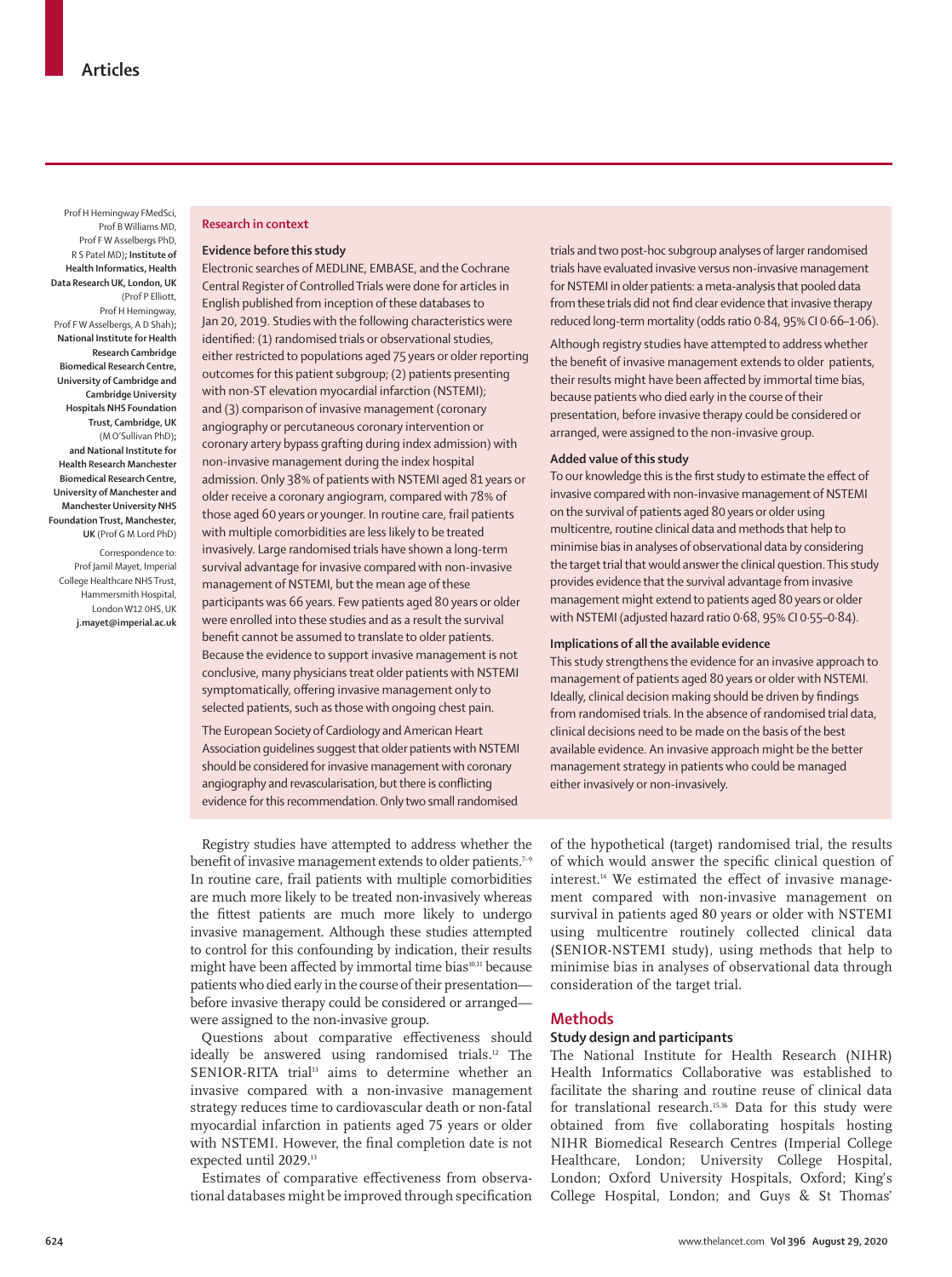Hospital, London) in the UK, which were all tertiary centres with emergency departments.

We defined the target trial as comparing patients who had invasive management for NSTEMI (defined as coronary angiography with or without subsequent revascularisation within 3 days of peak troponin concentration) with patients who did not receive such invasive management. We followed all included patients from the time of their peak troponin concentration until death or censoring in April, 2017.

Eligible patients were 80 years old or older when they underwent troponin measurements and were diagnosed with NSTEMI between 2010 (2008 for University College Hospital) and 2017. Only the first episode of hospital care with troponin measurements was eligible. Classification of NSTEMI was made on the basis of the assigned International Statistical Classification of Diseases and Related Health Problems discharge codes (I21.4; acute subendocardial myocardial infarction).<sup>17</sup> Patients with a concurrent primary diagnosis of an acute illness associated with possible oxygen supply-and-demand mismatch were excluded.

We used the target trial to minimise bias by starting follow up at the time of peak troponin; ensuring that early deaths did not influence the definition of the intervention group, to avoid immortal time bias; excluding patients



## *Figure 1:* **Study profile**

ACS=acute coronary syndrome. NSTEMI=non-ST elevation myocardial infarction. Invasive management defined as angiography with or without revascularisation within 3 days of peak troponin concentration. \*57 of the 77 deaths in patients not invasively managed within 3 days of the peak troponin concentration had eligible propensity scores and were assigned to treatment groups using multiple imputation. Across the imputed datasets, on average, ten were included in the invasive management group and 47 were included in the non-invasive management group.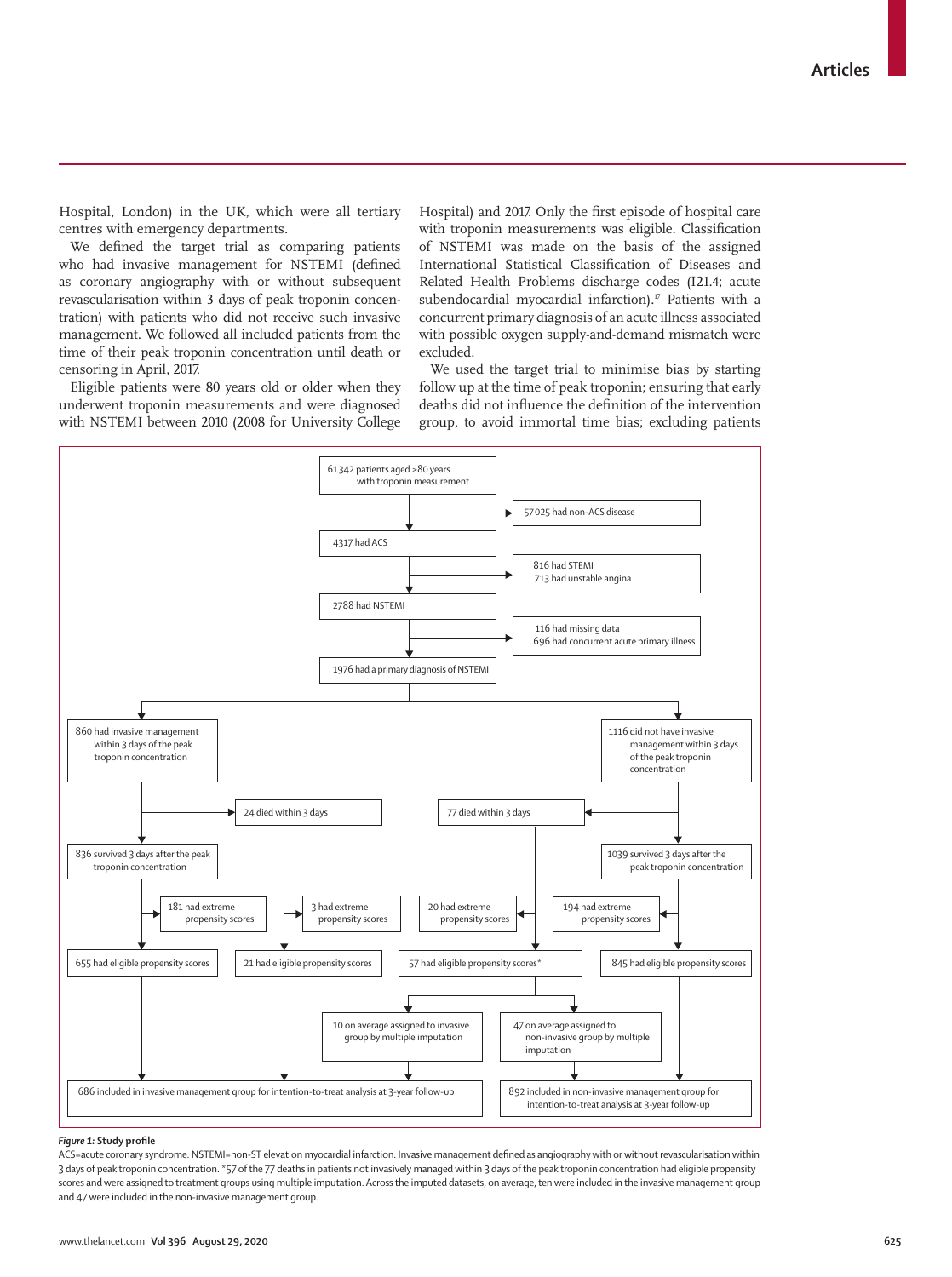with a high probability of being assigned to one of the treatment groups (patients included in a trial must be eligible to receive each treatment); using regression models that included the propensity score to control confounding; and doing intention-to-treat analyses, in which patients who received invasive intervention after the first three days were analysed in the non-invasive management group. This study was approved by the London-South East Research Ethics Committee (REC reference: 16/HRA/3327).

### **Outcomes**

The primary outcome was all-cause mortality. The secondary outcome was the number of hospital admissions for heart failure during follow-up. In post-hoc analyses we examined new hospital admissions for bleeding, stroke, acute coronary syndrome, and further invasive management. Bleeding was defined as minor or

See **Online** for appendix





Invasive management defined as angiography with or without revascularisation within 3 days of peak troponin concentration. Patients with propensity scores <10% had a high probability of receiving non-invasive treatment and those with a score >90% had a high probability of receiving invasive treatment; these patients were excluded from analyses.

major bleeding. Vital status was ascertained using the national Patient Demographic Service, which incorporates national death registry information and local notifications. We could only ascertain heart failure admission using electronic health record data in the hospital where their initial NSTEMI diagnosis was made.

### **Statistical analysis**

In a randomised trial, follow-up starts at the time that treatment strategies are assigned. In the absence of such assignment, follow-up in patients who do not undergo invasive management is consistent with both treatment strategies for the first 3 days. Classification of patients who die within 3 days of peak troponin concentration without invasive management to the comparison group can cause an immortal time bias because some patients could have had invasive management had they not died.10,11 To limit such bias, patients who died within 3 days of peak troponin concentration were excluded from the initial modelling steps, then included separately.

Propensity scores (patients' estimated probability of receiving invasive management) were derived using logistic regression, for patients who did not die within 3 days of peak troponin concentration. The final propensity score model was based on backwards stepwise selection, with a p value threshold of 0·2. We considered the following pretreatment variable groups: patient demographics, blood test results, cardiovascular risk factors, cardiovascular disease, renal disease, respiratory disease, neurological disease, psychiatric disease, other comorbidities, and markers of frailty. The Comorbidity Domain of the Frailty Index was calculated as a score ranging between 0 and 1.<sup>18</sup> All the variables considered and those selected into the propensity score model are listed in the appendix (pp 9–10). Non-linear relationships were modelled using smoothing splines. Analyses used the first measurement of each haematological and biochemical blood test during the hospital care episode, except for troponin concentration for which the peak measurement was used.

We examined the number of patients and deaths in each treatment group, within strata defined by propensity score quantiles. Participants in a randomised trial must be eligible to receive any of the interventions being compared. Therefore, patients in a stratum for which there were few patients or deaths in either group were excluded, to make it more likely that analyses were restricted to patients eligible to receive either treatment strategy. In such patients, inverse probability of treatment weights were defined as 1/propensity score in patients who received invasive management and as 1/(1–propensity score) in patients who received non-invasive management.

We used Kaplan-Meier plots to display the cumulative risk of mortality and hospital admission for heart failure over time in each treatment group. The plots were weighted for inverse probability of treatment to estimate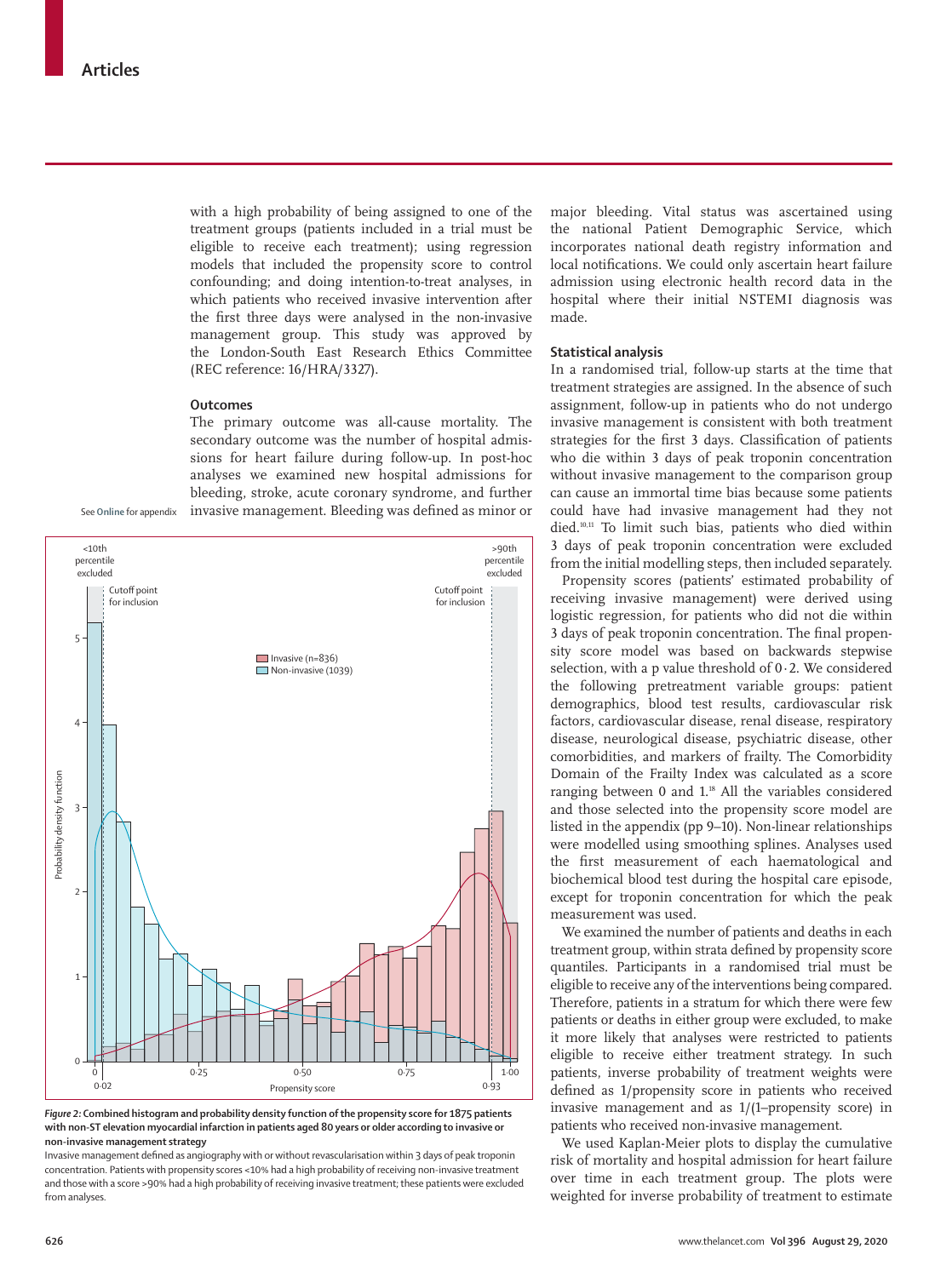the cumulative risk had all eligible patients been assigned to one or the other group.

We used Cox models (stratified by centre) to estimate mortality hazard ratios (HR) comparing invasive management with non-invasive management in patients who did not die within 3 days of their peak troponin concentration and who were in the eligible propensity score strata. Two approaches were used to control confounding: multivariable adjustment (including the propensity score modelled using a restricted cubic spline) and inverse probability of treatment weighting. The variables adjusted for were chosen using backwards stepwise selection, with a p value threshold of  $0.2$ , and treatment group was included in all models. The same variables were considered for inclusion in the Cox models as for the propensity score model (appendix pp 9–10). We then included patients in eligible propensity score strata who died within 3 days of their peak troponin concentration. Those who had received invasive intervention were classified in the invasive management group: the others (who might have received invasive intervention had they not died) were randomly assigned to the invasive or non-invasive management group on the basis of their propensity scores. We generated 20 datasets, estimated mortality HRs in each, then pooled the results using Rubin's rules to estimate the overall HR. The pretreatment variables included in these Cox model analyses are listed in the appendix (pp 9–10).

In sensitivity analyses, we quantified the potential for unmeasured confounding to explain the effect of invasive management on estimated mortality hazard ratios by calculating the E value.19 We investigated the effect of assigning all patients who died within 3 days of their peak troponin concentration to one or the other treatment group and of reducing the number of eligible propensity score strata. Changes in the HR with age were investigated using cubic splines. The number of hospital admissions relating to heart failure in the invasive management and non-invasive management groups were compared using negative binomial regression adjusted by centre. The pretreatment variables included were selected using backwards stepwise selection, with a p value threshold of  $0.2$ , and are listed in the appendix (pp 9–10).

Statistical analyses used R (version 3.5.0) and Stata (version 16.0). The data acquisition plan is in the appendix (pp 19–23). The study is registered with ClinicalTrials.gov, NCT03507309.

# **Role of the funding source**

The funder had no role in study design, data collection, data analysis, data interpretation, or writing the report. AK, JACS, and AT had access to all data and take full responsibility for its integrity and the accuracy of the analyses. The corresponding author had final responsibility for the decision to submit for publication.

|                     | Propensity<br>score upper<br>limit | Non-invasive<br>Invasive management<br>$qroup(n=836)$<br>management group<br>$(n=1039)$ |                                                                                                                 | Hazard ratio<br>(95% CI) |                            |                     |
|---------------------|------------------------------------|-----------------------------------------------------------------------------------------|-----------------------------------------------------------------------------------------------------------------|--------------------------|----------------------------|---------------------|
|                     |                                    | Number of<br>patients                                                                   | Number of<br>deaths $(\%)$                                                                                      | Number of<br>patients    | Number of<br>deaths $(\%)$ |                     |
| 99 to 100           | 1.0000                             | 19                                                                                      | 3(16%)                                                                                                          | $\mathbf{0}$             | $\mathbf{0}$               |                     |
| $95$ to $< 99$      | 0.9936                             | 73                                                                                      | 20 (27%)                                                                                                        | $\overline{2}$           | $\mathbf 0$                | $\ddotsc$           |
| $90 \text{ to } 95$ | 0.9633                             | 89                                                                                      | 23 (26%)                                                                                                        | $\overline{4}$           | $\mathbf{0}$               | $\cdots$            |
| 75 to <90           | 0.9292                             | 232                                                                                     | 53 (23%)                                                                                                        | 49                       | 14 (29%)                   | $0.64(0.34 - 1.18)$ |
| 50 to $< 75$        | 0.7742                             | 294                                                                                     | 85 (29%)                                                                                                        | 176                      | 69 (39%)                   | $0.61(0.44 - 0.85)$ |
| 25 to <50           | 0.4154                             | 117                                                                                     | 41 (35%)                                                                                                        | 352                      | 177 (50%)                  | $0.49(0.35 - 0.69)$ |
| 10 to $<$ 25        | 0.0987                             | 12                                                                                      | 6(50%)                                                                                                          | 268                      | 168 (63%)                  | $0.72(0.32 - 1.63)$ |
| $5$ to $<$ 10       | 0.0178                             | $\mathbf 0$                                                                             | $\mathbf 0$                                                                                                     | 95                       | 62 (65%)                   | $\ddotsc$           |
| $1$ to $<$ 5        | 0.0054                             | $\mathbf{0}$                                                                            | $\mathbf{0}$                                                                                                    | 74                       | 52 (70%)                   | $\ldots$            |
| $0$ to $<$ 1        | 0.0007                             | $\mathbf 0$                                                                             | $\mathbf 0$                                                                                                     | 19                       | 16 (84%)                   | $\ddotsc$           |
| Overall             |                                    | 836                                                                                     | 231 (28%)<br>Invasive management defined as an invasive procedure within 3 days of peak troponin concentration. | 1039                     | 558 (54%)                  | $0.34(0.29 - 0.40)$ |

*Table 1:* **Proportion of deaths in the invasive management and non-invasive management groups, according to percentiles of the propensity score for the study population who survived up to 3 days from peak troponin concentration**

#### **Results**

Of the 61342 patients aged 80 years or older who had troponin measured in the study period Jan, 2010 (Jan, 2008 for University College Hospital, London, UK) to April, 2017, 2788 (4·5%) had a diagnosis of NSTEMI. 116 (4·2%) patients were excluded because of missing data in one or more variables and 696 (25%) had a concurrent primary diagnosis with an acute illness (appendix p 11).

Of the 1976 patients included, 961 (49%) underwent invasive management during their index admission of whom 860 (89%) had invasive management during the first 3 days after peak troponin concentration (appendix p 3). There were 890 (45%) deaths in the 1976 patients included, of which 101 were within the first 3 days after peak troponin concentration. These 101 patients were excluded from the next stage of the analyses (figure 1). The characteristics of these patients are shown in the appendix (pp 12–13).

Characteristics of the patients that were associated with receiving invasive management are shown in the appendix (pp 4–5, 14–15). The propensity score distributions for patients treated invasively and noninvasively are shown in figure 2**.** The proportion of patients who died during follow-up in each group, according to propensity score quantiles, are shown in table 1. In both treatment groups, the proportion who died was higher in patients with lower propensity scores (those most likely to be non-invasively managed). Below the tenth percentile (propensity score=0·0178) none of the 188 patients were invasively managed and above the 90th percentile (propensity score=0·9292) only six (3%) of 187 patients were non-invasively managed. Therefore, analyses were restricted to patients whose propensity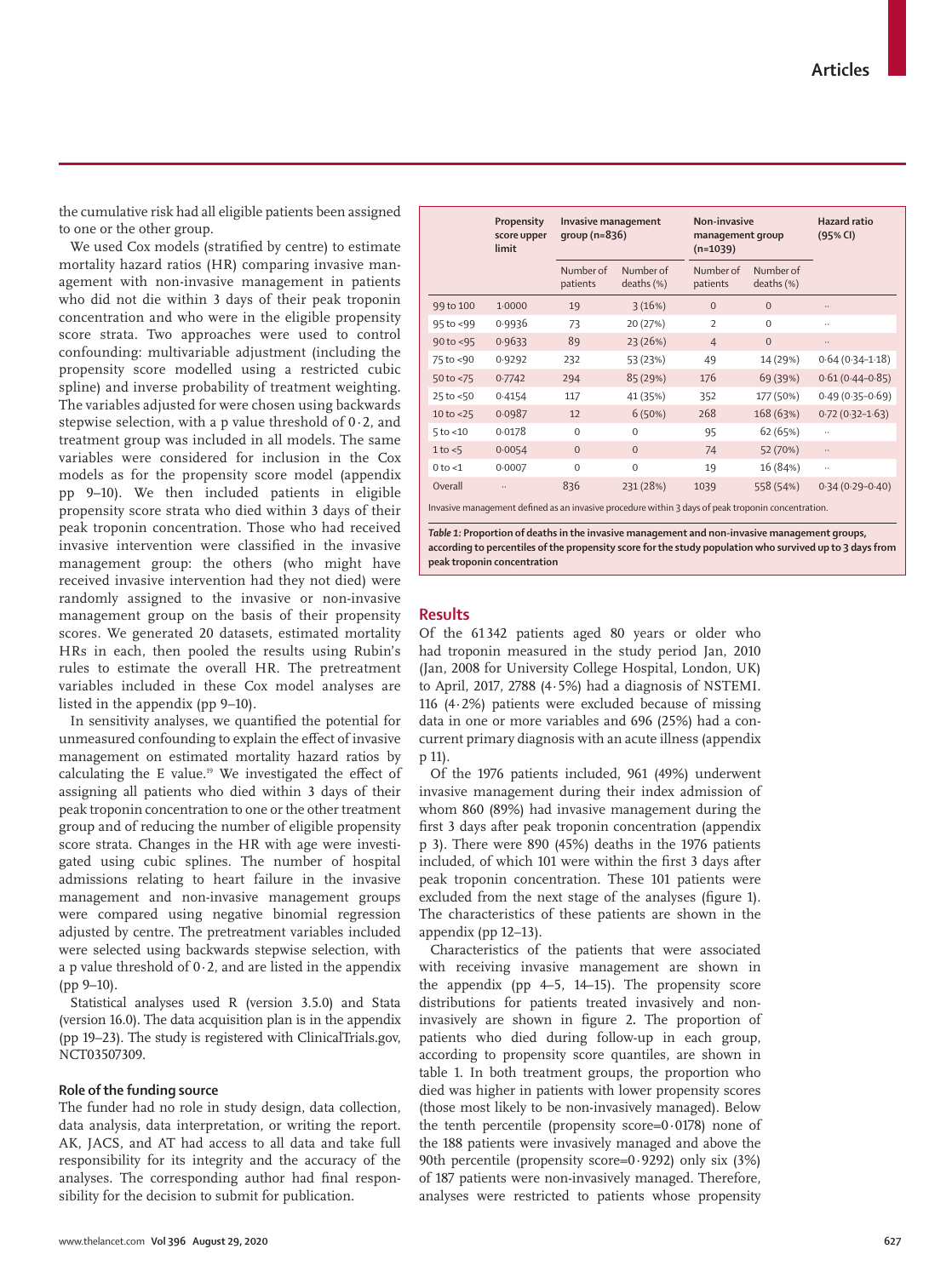|                                           | Invasive management<br>$(n=655)$ | Non-invasive<br>management (n=845) | <b>Mean difference</b><br>(95% CI) | Odds ratio<br>(95% CI)           |
|-------------------------------------------|----------------------------------|------------------------------------|------------------------------------|----------------------------------|
| Numerical characteristics                 |                                  |                                    |                                    |                                  |
| Demographic characteristics               |                                  |                                    |                                    |                                  |
| Age (years)                               | 85.3(4.3)                        | 86.9(4.9)                          | $1.6$ (1.2 to 2.1)                 |                                  |
| Haematology and biochemistry results      |                                  |                                    |                                    |                                  |
| C-reactive protein (mg/L)                 | 25.2(45.2)                       | 35.8(56.2)                         | $10.6$ (5.4 to $15.9$ )            |                                  |
| Creatinine (µmol/L)                       | 113.7(85.9)                      | 121.5(94.9)                        | $7.8$ (-1.5 to 17.1)               |                                  |
| Haemoglobin (g/dL)                        | 12.5(1.9)                        | 12.1(1.9)                          | $-0.3$ ( $-0.5$ to $-0.2$ )        |                                  |
| Platelet count (10° cells per L)          | 229.1 (74.9)                     | 236.3(82.7)                        | $7.1(-1.0 to 15.2)$                |                                  |
| Potassium (mmol/L)                        | 4.3(0.6)                         | 4.3(0.6)                           | $0.1 (-0.0 to 0.1)$                |                                  |
| Sodium (mmol/L)                           | 136.9(4.2)                       | 137.1(4.9)                         | $0.2$ (-0.2 to 0.7)                |                                  |
| Troponin (upper limit of normal)          | 270.2 (510.4)                    | 177.6(375.7)                       | -93 (-137 to -48)                  |                                  |
| White cell count (10° cells per L)        | 9.6(3.5)                         | 10.1(4.0)                          | 0.5(0.1 to 0.9)                    |                                  |
| Frailty                                   |                                  |                                    |                                    |                                  |
| Comorbidity domain of Frailty Index score | 0.22(0.09)                       | 0.23(0.09)                         | 0.01(0.00 to 0.02)                 | $\ddot{\phantom{0}}$             |
| <b>Binary characteristics</b>             |                                  |                                    |                                    |                                  |
| Demographic characteristics               |                                  |                                    |                                    |                                  |
| Interhospital transfer                    | 73 (11%)                         | 32 (4%)                            |                                    | 3.19 (2.08 to 4.89)              |
| Male sex                                  | 390 (60%)                        | 418 (50%)                          |                                    | 1.50 (1.22 to 1.85)              |
| Cardiovascular risk factors               |                                  |                                    |                                    |                                  |
| <b>Diabetes</b>                           | 172 (26%)                        | 201 (24%)                          |                                    | 1.14 (0.90 to 1.44)              |
| Family history of ischaemic heart disease | 108 (16%)                        | 55 (7%)                            | $\ddot{\phantom{a}}$               | 2.84 (2.01 to 3.99)              |
| Hypercholesterolaemia                     | 275 (42%)                        | 253 (30%)                          |                                    | 1.69 (1.37 to 2.10)              |
| Hypertension                              | 406 (62%)                        | 456 (54%)                          | $\ddot{\phantom{a}}$               | 1.39 (1.13 to 1.71)              |
| Tobacco use                               | 237 (36%)                        | 152 (18%)                          |                                    | 2.59 (2.04 to 3.28)              |
| Cardiovascular disease                    |                                  |                                    |                                    |                                  |
| Abdominal aortic aneurysm                 | 3(1%)                            | 7(1%)                              |                                    | $0.55(0.14 \text{ to } 2.14)$    |
| Angina                                    | 132 (20%)                        | 160 (19%)                          |                                    | 1.08 (0.84 to 1.40)              |
| Aortic stenosis                           | 34 (5%)                          | 57 (7%)                            |                                    | $0.76$ (0.49 to 1.17)            |
| Atrial fibrillation                       | 105 (16%)                        | 155 (18%)                          | $\ddot{\phantom{a}}$               | $0.85(0.65 \text{ to } 1.12)$    |
| Cardiogenic shock                         | 6(1%)                            | 7(1%)                              | $\ddot{\phantom{a}}$               | 1.11 (0.37 to 3.31)              |
| Cardiac arrest                            | 10(2%)                           | 13 (2%)                            | $\ddotsc$                          | 0.99 (0.43 to 2.28)              |
| Complete heart block                      | 9(1%)                            | 14 (2%)                            |                                    | $0.83(0.36 \text{ to } 1.92)$    |
| Heart failure                             | 110 (17%)                        | 205 (24%)                          |                                    | 0.63 (0.49 to 0.82)              |
| Peripheral vascular disease               | 40 (6%)                          | 46 (5%)                            |                                    | 1.13 (0.73 to 1.75)              |
| Previous myocardial infarction            | 498 (76%)                        | 475 (56%)                          |                                    | 2.47 (1.97 to 3.09)              |
| Supraventricular tachycardia              | $1(0.2\%)$                       | $3(0.4\%)$                         | $\ddot{\phantom{a}}$               | 0.43 (0.04 to 4.14)              |
| Ventricular fibrillation                  | 5(0.8%)                          | 7(1%)                              |                                    | 0.92 (0.29 to 2.91)              |
| Ventricular tachycardia                   | 9(1%)                            | 8(1%)                              | $\ddotsc$                          | 1.46 (0.56 to 3.80)              |
| Renal disease                             |                                  |                                    |                                    |                                  |
| Acute renal failure                       | 33 (5%)                          | 74 (9%)                            |                                    | 0.55 (0.36 to 0.84)              |
| Chronic kidney disease (>stage 2)         | 48 (7%)                          | 70 (8%)                            |                                    | 0.88 (0.60 to 1.28)              |
| Urinary tract infection                   | 17 (3%)                          | 60 (7%)                            |                                    | 0.35 (0.20 to 0.60)              |
| Respiratory disease                       |                                  |                                    |                                    |                                  |
| Interstitial lung disease                 | 5(0.8%)                          | 28 (3%)                            |                                    | 0.22 (0.09 to 0.58)              |
| Obstructive lung disease                  | 84 (13%)                         | 117 (14%)                          |                                    | 0.92 (0.68 to 1.24)              |
| Other lung disease                        | 65 (10%)                         | 116 (14%)                          |                                    | 0.69 (0.50 to 0.96)              |
| Pneumonia                                 | 35 (5%)                          | 78 (9%)                            |                                    | 0.56 (0.37 to 0.84)              |
| Pulmonary embolism                        | 3(0.5%)                          | $2(0.2\%)$                         |                                    | $1.94(0.32 \text{ to } 11.6)$    |
| Respiratory failure                       | 9(1%)                            | 25 (3%)                            |                                    | 0.46 (0.21 to 0.99)              |
|                                           |                                  |                                    |                                    | (Table 2 continues on next page) |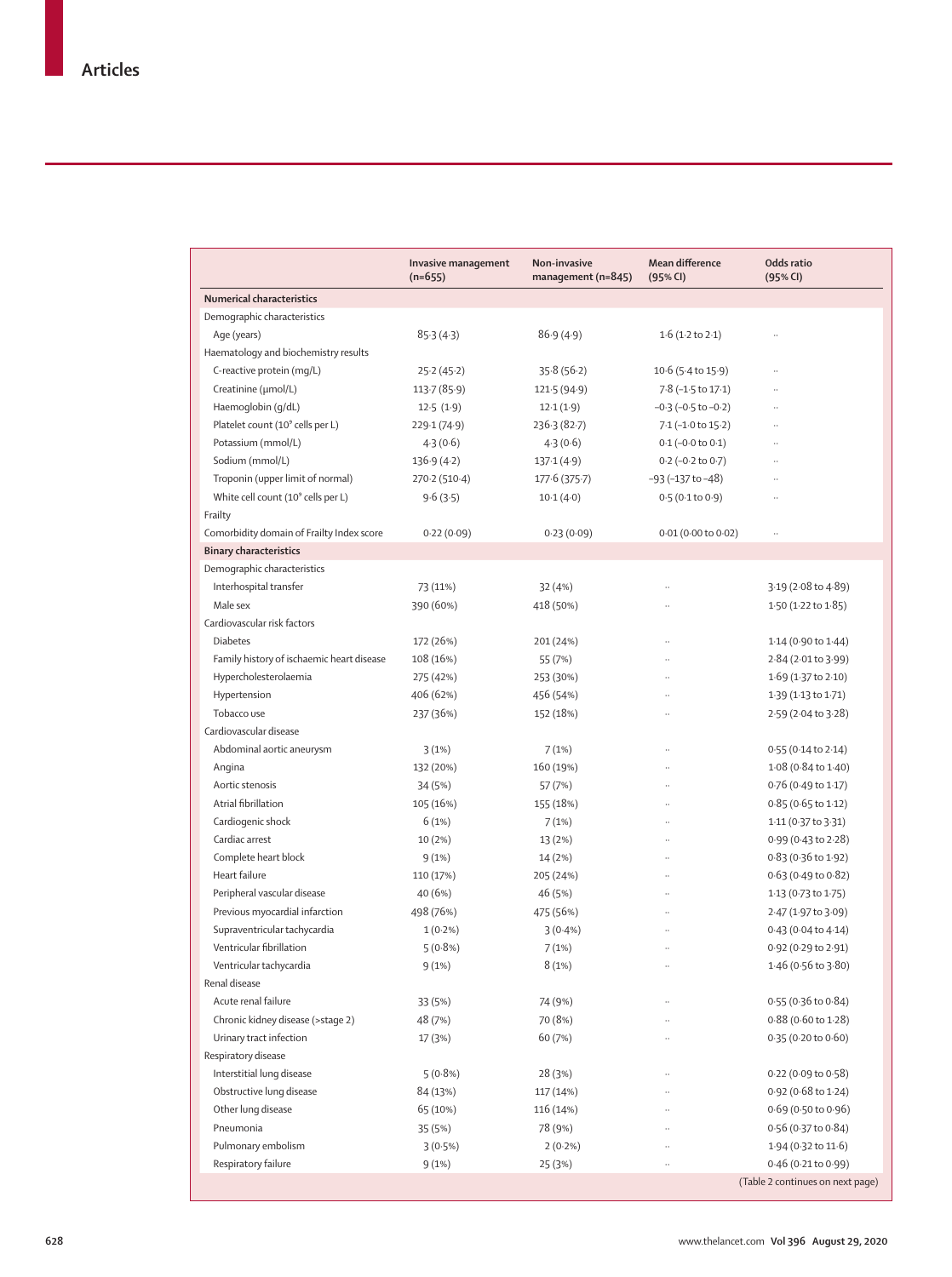|                                         | Invasive management<br>$(n=655)$ | Non-invasive<br>management (n=845) | <b>Mean difference</b><br>(95% CI) | Odds ratio<br>(95% CI)        |
|-----------------------------------------|----------------------------------|------------------------------------|------------------------------------|-------------------------------|
| (Continued from previous page)          |                                  |                                    |                                    |                               |
| Neurological disease                    |                                  |                                    |                                    |                               |
| Ischaemic stroke                        | $6(0.9\%)$                       | 17(2%)                             |                                    | $0.45(0.18 \text{ to } 1.15)$ |
| Parkinson's disease                     | $5(0.8\%)$                       | 7(1%)                              | $\ddotsc$                          | 0.92 (0.29 to 2.91)           |
| Subdural haemorrhage                    | $2(0.3\%)$                       | $1(0.1\%)$                         | $\ddotsc$                          | 2.58 (0.23 to 28.6)           |
| Psychiatric disease                     |                                  |                                    |                                    |                               |
| Alcohol misuse                          | 20 (3%)                          | 44 (5%)                            | $\ddot{\phantom{a}}$               | $0.57(0.33 \text{ to } 0.98)$ |
| Anxiety                                 | $4(0.6\%)$                       | 15 (2%)                            | $\ddotsc$                          | 0.34 (0.11 to 1.03)           |
| Bipolar disease                         | $1(0.2\%)$                       | $4(0.4\%)$                         |                                    | 0.32 (0.04 to 2.88)           |
| Delirium                                | 3(0.5%)                          | 15 (2%)                            |                                    | 0.25 (0.07 to 0.88)           |
| Depression                              | 9(1%)                            | 18 (2%)                            |                                    | 0.64 (0.29 to 1.43)           |
| Other psychiatric illness               | 59 (9%)                          | 91 (11%)                           | $\ddot{\phantom{a}}$               | $0.82$ (0.58 to 1.16)         |
| Other comorbidities                     |                                  |                                    |                                    |                               |
| Arthritis                               | 13 (2%)                          | 37(4%)                             |                                    | 0.44 (0.23 to 0.84)           |
| Constipation                            | 14(2%)                           | 23 (3%)                            | $\ddotsc$                          | $0.78$ (0.40 to 1.53)         |
| Fracture                                | $5(0.8\%)$                       | 12 (1%)                            | $\sim$                             | 0.53 (0.19 to 1.52)           |
| Gastric ulcer                           | $2(0.3\%)$                       | $4(0.4\%)$                         | $\ddot{\phantom{a}}$               | $0.64$ (0.12 to 3.53)         |
| Haemorrhage                             | 25 (4%)                          | 29 (3%)                            | $\ddot{\phantom{a}}$               | 1.12 (0.65 to 1.93)           |
| Inflammatory disorder                   | 57 (9%)                          | 114 (13%)                          | $\ddotsc$                          | 0.61 (0.44 to 0.86)           |
| Malignancy                              | 43 (7%)                          | 81 (10%)                           | $\ddot{\phantom{a}}$               | $0.66$ (0.45 to 0.97)         |
| Metabolic disorder                      | $5(0.8\%)$                       | 23 (3%)                            | $\ddotsc$                          | 0.27 (0.10 to 0.73)           |
| Sepsis                                  | $6(0.9\%)$                       | 22 (3%)                            | ä,                                 | $0.35(0.14 \text{ to } 0.86)$ |
| Frailty                                 |                                  |                                    |                                    |                               |
| Bowel incontinence                      | 11 (2%)                          | 36 (4%)                            | $\ddot{\phantom{a}}$               | $0.38(0.19 \text{ to } 0.76)$ |
| Dementia                                | 9(1%)                            | 41 (5%)                            | $\ddotsc$                          | 0.27 (0.13 to 0.57)           |
| History of falls                        | 16(2%)                           | 63 (7%)                            | $\ddotsc$                          | 0.31(0.18 to 0.54)            |
| Impaired hearing                        | $6(0.9\%)$                       | 22 (3%)                            | $\ddot{\phantom{a}}$               | $0.35(0.14 \text{ to } 0.86)$ |
| Impaired vision                         | 3(0.5%)                          | 15 (2%)                            | $\ddot{\phantom{a}}$               | 0.25 (0.07 to 0.88)           |
| Mild cognitive impairment (no dementia) | 5(0.8%)                          | 19 (2%)                            | $\sim$                             | $0.33(0.12 \text{ to } 0.90)$ |
| Need for assistance at home             | 57 (9%)                          | 113 (13%)                          | ÷.                                 | $0.62$ (0.44 to 0.86)         |
| Need for mobility assistance            | 41 (6%)                          | 84 (10%)                           | ÷.                                 | $0.60$ (0.41 to $0.89$ )      |
| Need for personal care assistance       | $6(0.9\%)$                       | 22 (3%)                            | $\ddot{\phantom{a}}$               | $0.35(0.14 \text{ to } 0.86)$ |
| Reduced mobility                        | 9(1%)                            | 26 (3%)                            |                                    | 0.44 (0.20 to 0.94)           |
| Speaking difficulty                     | $6(0.9\%)$                       | 22 (3%)                            |                                    | $0.35(0.14 \text{ to } 0.86)$ |
| Urinary catheterisation                 | 5(0.8%)                          | 11 (1%)                            |                                    | 0.58 (0.20 to 1.69)           |
| Urinary incontinence                    | 14 (2%)                          | 18 (2%)                            |                                    | 1.00 (0.50 to 2.03)           |
| Weight loss                             | 7(1%)                            | 23 (3%)                            |                                    | 0.39 (0.16 to 0.91)           |

*Table 2:* **Characteristics of participants who survived for at least 3 days after peak troponin concentration according to invasive or non-invasive management strategy**

scores were between the tenth and 90th percentiles (figure 1). The characteristics of patients very likely to receive non-invasive interventions (<10th percentile) and those very likely to receive invasive management (>90th percentile) are shown in the appendix (pp 12–13).

The 1500 patients included in the next stage of analyses had a median age of 86 (IQR 82–89) years (table 2; appendix pp 12–13). Revascularisation was done in 486 (74%) of 655 patients undergoing invasive management. The strongest predictors of invasive management were interhospital transfer (odds ratio [OR] 3·19, 95% CI 2·08–4·89) and family history of ischaemic heart disease (2·84, 2·01–3·99), whereas interstitial lung disease  $(0.22, 0.09 - 0.58)$  and indicators of frailty were strong predictors of non-invasive management (table 2).

During median 3·0 (IQR 1·2–4·8) years follow-up there were 613 (41%) deaths. At 5 years, Kaplan-Meier estimates of cumulative mortality from 3 days after peak troponin concentration were 31% (168 events) in the invasive management group and 61% (413 events) in the non-invasive group (appendix p 6). Inverse probability of treatment weighted Kaplan-Meier plots show an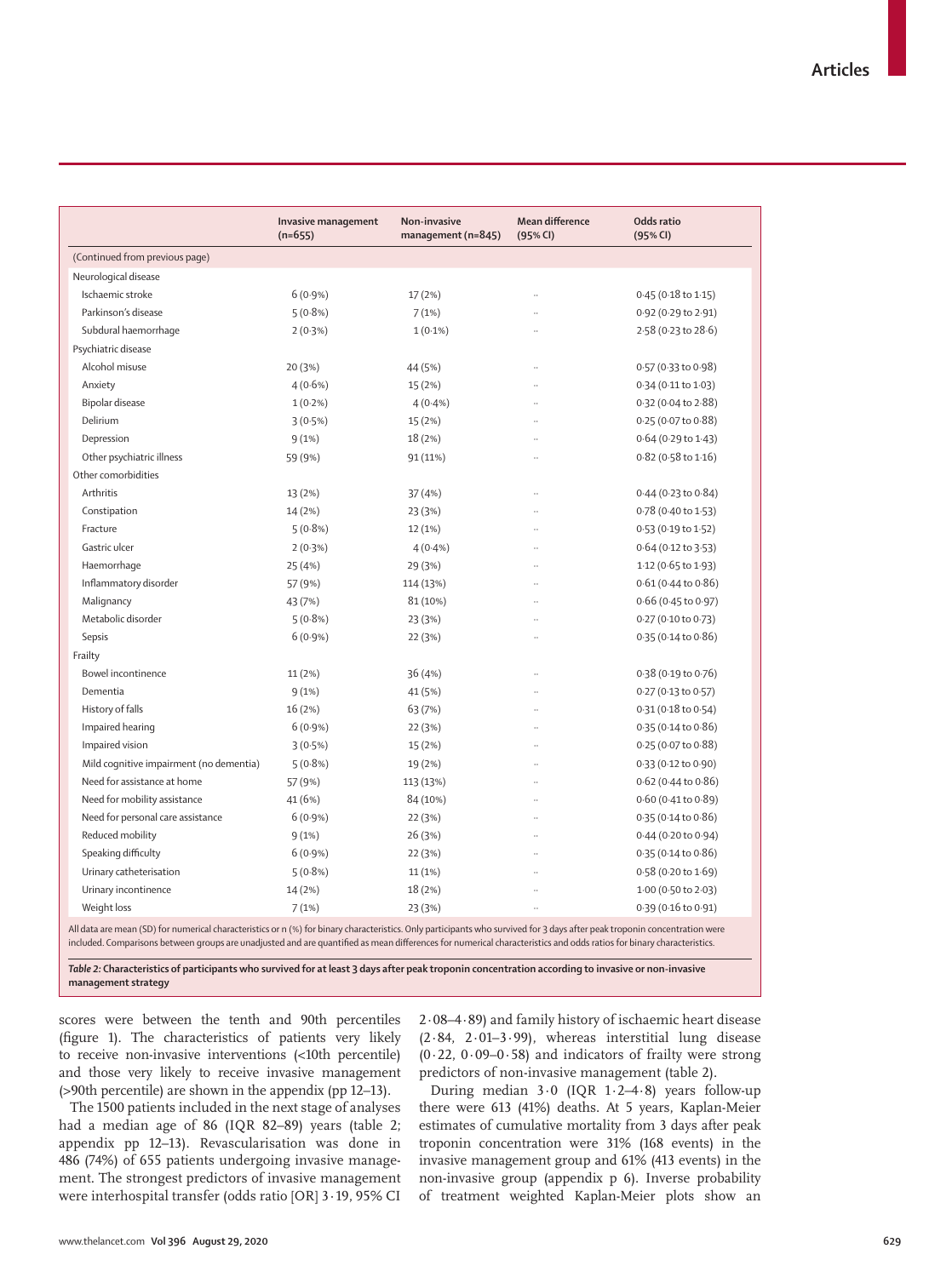

*Figure 3:* **Kaplan-Meier curves displaying cumulative all-cause mortality and probability of admission for heart failure according to invasive and non-invasive management**

(A) Cumulative all-cause mortality. (B) Probability of admission for heart failure. Plots are weighted according to the inverse probability of treatment received. They compare outcomes if all eligible patients were invasively or non-invasively managed. Patient deaths within 3 days of peak troponin were excluded. Hazard ratios are inverse probability of treatment weighted, excluding deaths within 3 days.

> estimated 5-year cumulative mortality of 36% if all these patients received invasive intervention, compared with 55% if all received non-invasive intervention (figure 3A).

> The crude mortality HR comparing invasive with noninvasive management from 3 days after peak troponin concentration was  $0.38$  (95% CI  $0.32-0.46$ ), attenuated to 0·56 (0·45–0·70) after multivariable adjustment for clinical characteristics and propensity score. The mortality HR was further attenuated (0·66, 0·49–0·88] following inverse probability of treatment weighting (table 3).

The propensity score distributions for the 101 patients who died within 3 days of their peak troponin concentration are shown in the appendix (p 7). 77 (76%) patients received non-invasive management and 78 patients had a propensity score between the 10th and 89th percentiles. When these patients were assigned to treatment groups based on their propensity score using multiple imputation (primary analysis), the mortality HR was 0·68 (95% CI 0·55–0·84). The E value for unmeasured confounding was 1·94. The adjusted HRs were 1·05  $(0.86-1.27)$  after assigning all patients who died within 3 days of their peak troponin concentration to the invasive group and  $0.50$  ( $0.40-0.61$ ) after assigning them to the non-invasive group (table 3).

Including patients whose propensity score were between the 25th and 75th percentiles (figure 2) led to an adjusted HR of 0·56 (95% CI 0·44–0·71) from 3 days after peak troponin concentration. There was no evidence of an association between invasive management and lower mortality during the first month of follow-up, although the strongest associations of invasive management with lower mortality were from 1 year of follow-up onwards (appendix p 16). The association of invasive management with lower mortality appeared to attenuate with increasing age, but smaller patient numbers at the oldest ages meant that the confidence intervals on agespecific HRs were wide (appendix p 8).

The numbers of patients who were invasively managed during follow-up were 103 (16%) of 655 in the invasive management group and 161 (19%) of 845 in the noninvasive group (appendix p 17). 120 (14%) of 845 patients in the non-invasive group were invasively managed between 4 and 28 days after their peak troponin. However, the proportion of patients who were invasively managed after 28 days was smaller for the non-invasive group than in the invasive group. Invasive management was done during a recurrent acute coronary syndrome admission in only 43 (5%) patients in the invasive group and 71 (8%) patients in the non-invasive group. Of those undergoing further invasive management in the invasive group, 68 (66%) had revascularisation, compared with 24 (15%) of those in the non-invasive management group during their index hospital admission.

The number of patients admitted with heart failure during follow up was 76 (mean 0·20 admissions; range 0–7) in the invasive group and 127 (mean 0·24 admissions; range 0–6) in the non-invasive group. At 5 years, the cumulative percentages admitted to hospital with heart failure were 15% in the invasive group and 22% in the non-invasive group (appendix p 6). An inverse probability of treatment weighted Kaplan-Meier plot estimated 5-year cumulative admission rates to be 14% if all eligible patients were invasively managed and 19% if all eligible patients were non-invasively managed (figure 3B). Invasive management was associated with a lower incidence of hospital admissions for heart failure than non-invasive management (adjusted incidence rate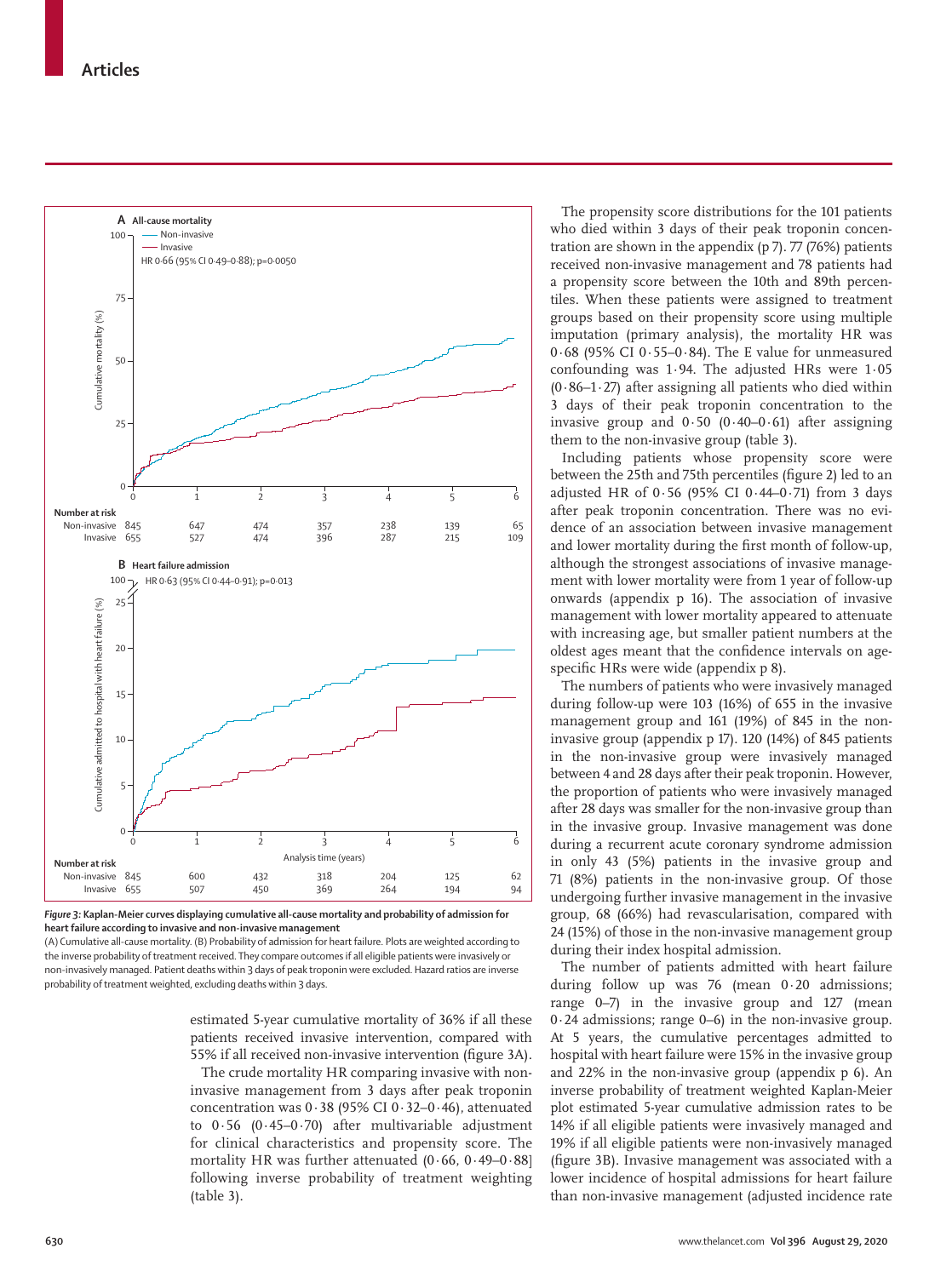|                                                                                                                                                                                                                                                                                                                  | Number in the<br>invasive group | Number in the<br>non-invasive group | <b>Hazard</b> ratio<br>(95% CI) | p value  |  |  |
|------------------------------------------------------------------------------------------------------------------------------------------------------------------------------------------------------------------------------------------------------------------------------------------------------------------|---------------------------------|-------------------------------------|---------------------------------|----------|--|--|
| Primary analysis                                                                                                                                                                                                                                                                                                 |                                 |                                     |                                 |          |  |  |
| Multivariable* plus PS adjustment, with deaths within 3 days of peak troponin<br>concentration assigned to a treatment group based on PS+                                                                                                                                                                        | 686                             | 892                                 | $0.68(0.55 - 0.84)$             | < 0.0001 |  |  |
| Sensitivity analyses                                                                                                                                                                                                                                                                                             |                                 |                                     |                                 |          |  |  |
| Crude, excluding deaths within 3 days of peak troponin concentration                                                                                                                                                                                                                                             | 655                             | 845                                 | $0.38(0.32 - 0.46)$             | < 0.0001 |  |  |
| Multivariable* plus PS adjustment, excluding deaths within 3 days                                                                                                                                                                                                                                                | 655                             | 845                                 | $0.56(0.45 - 0.70)$             | < 0.0001 |  |  |
| IPTW, excluding deaths within 3 days                                                                                                                                                                                                                                                                             | 655                             | 845                                 | $0.66(0.49 - 0.88)$             | 0.0050   |  |  |
| Multivariable* plus PS adjustment, restricted to patients with PS in the 25th and<br>75th percentiles, excluding deaths within 3 days                                                                                                                                                                            | 411                             | 528                                 | $0.56(0.44 - 0.71)$             | < 0.0001 |  |  |
| Multivariable* plus PS adjustment, with deaths within 3 days of peak troponin<br>concentration assigned to the non-invasive group                                                                                                                                                                                | 655                             | 923                                 | $0.50(0.40 - 0.61)$             | < 0.0001 |  |  |
| Multivariable* plus PS adjustment, with deaths within 3 days of peak troponin<br>concentration assigned to the invasive group                                                                                                                                                                                    | 733                             | 845                                 | $1.05(0.86 - 1.27)$             | 0.65     |  |  |
| IPTW=inverse probability of treatment weighted. PS=propensity score. *Adjusted for age, interhospital transfer, creatinine and haemoglobin concentration, family history of<br>triberati bera direce harakelekselenin haraketen ebdeamel eraiteren eraite eraitekorri eraiteretak bera £15.50 metrematen eraitel |                                 |                                     |                                 |          |  |  |

nic heart disease, hypercholesterolaemia, hypertension, abdominal aortic aneurysm, angina, aortic stenosis, cardiogenic shock, heart failure, previous myocar infarction, supraventricular tachycardia, ventricular fibrillation, ventricular tachycardia, acute renal failure, urinary tract infection, interstitial lung disease, obstructive lung disease, other lung disease, ischaemic stroke, Parkinson's disease, anxiety, gastric ulcer, metabolic disorder, bowel incontinence, dementia, history of falls, mild cognitive impairment (no dementia), need for mobility assistance, and speaking difficulty. †57 of the 77 deaths in patients not invasively managed within 3 days of the peak troponin concentration had eligible propensity scores and were assigned to treatment groups using multiple imputation. Across the imputed datasets, on average, ten were included in the invasive management group and 47 were included in the non-invasive management group.

*Table 3:* **Estimated mortality hazard ratios comparing invasive with non-invasive management, for patients with non-ST elevation myocardial infarction aged 80 years or older**

ratio  $0.67$ , 95% CI  $0.48 - 0.93$ ; appendix p 18). Association between invasive management and additional causes of hospital admission are reported in the appendix (pp 2, 18).

# **Discussion**

We used multicentre routine clinical data from the NIHR Health Informatics Collaborative to estimate the effect of invasive management compared with noninvasive management on survival and other outcomes in patients with NSTEMI aged 80 years or older. We used a framework for comparative effectiveness research based on explicit description of the target trial whose results would answer the clinical question.<sup>14</sup> The estimated 32% lower mortality in patients who receive invasive management compared with those who receive noninvasive management strengthens the evidence for an invasive approach. Invasive management was associated with a lower incidence of heart failure hospitalisations, acute coronary syndrome, and invasive management during follow-up.

Patients aged 80 years or older represent a growing proportion of the population presenting with NSTEMI, but these patients are much less likely to receive invasive management. Data from the National Inpatient Sample database in the USA showed that coronary angiography was done in 78% of patients with NSTEMI aged 60 years or younger, compared with 38% of patients aged 81 years or older.<sup>5</sup> In our study, 49% of eligible patients underwent invasive management during their index admission. These differences do not necessarily reflect ageism, rather they reflect insufficient data to guide

clinical practice. Treatment decisions are often made in the context of careful evaluation of potential risks and benefits, estimated life expectancy, and comorbidities. In our study, patients managed non-invasively had worse prognosis and were more likely to have a history of heart failure, chronic kidney disease, malignancy, and lung disease. Patients managed invasively were more likely to have higher troponin concentrations, blood test results within the normal range, and cardiovascular risk factors (including smoking, family history of ischaemic heart disease, hypertension, and hypercholesterolaemia). Such risk factors are generally associated with better prognosis in patients who have had an index event, such as myocardial infarction.<sup>20,21</sup>

The European Society of Cardiology guidelines suggest that older patients should be considered for invasive management and revascularisation (class 2a recommendation: "conflicting evidence and/or a divergence of opinion about the usefulness/efficacy of the given treatment or procedure" but the "weight of evidence/opinion is in favour of usesfulness/efficacy".22 The American Heart Association have a similar guideline recommendation.<sup>23</sup> Only two small randomised trials (After Eighty<sup>24</sup> [invasive group n=229 and non-invasive group n=228] and Italian Elderly ACS Trial25 [invasive group  $n=154$  and non-invasive group  $n=159$ ]) and two small post-hoc subgroup analyses of randomised trials (TACTICS-TIMI 18<sup>26</sup> and FIR<sup>27</sup>) have evaluated invasive management versus non-invasive management for NSTEMI in patients aged 75–80 years or older. A metaanalysis that pooled these data, published in 2017, did not find clear evidence that invasive management reduced long-term mortality (OR  $0.84$ , 95% CI  $0.66-1.06$ ; p=0.15).<sup>28</sup>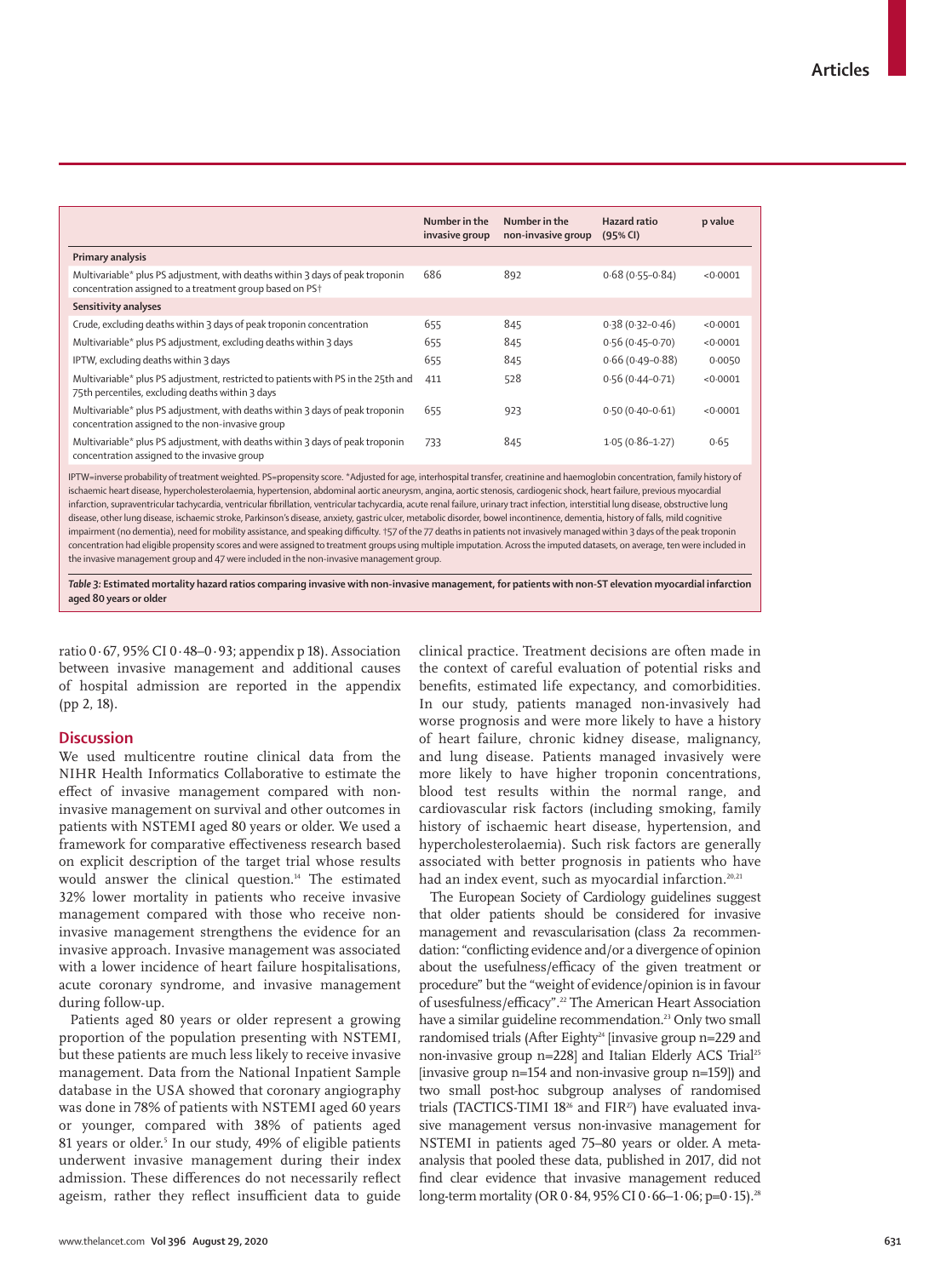Interpretation is difficult because TACTICS-TIMI 18 compared an early invasive with a selective invasive strategy with predischarge ischaemia test, following which 49% of patients underwent coronary catheterisation and 32% had revascularisation.<sup>26</sup> Similarly, the FIR trials, which reported cardiovascular mortality but not all-cause mortality, compared an invasive strategy with a selective invasive strategy, which involved a predischarge ischaemia test, following which nearly half of patients had revascularisation during follow-up.27 In the Italian Elderly ACS Study, 29% of patients randomly assigned to receive non-invasive management had coronary catheterisation.<sup>25</sup> In our study, 161 (19%) of 845 patients analysed in the non-invasive group underwent invasive management during follow-up, of whom only 24 (15%) were revascularised. There were inconsistencies between the four trials with regard to the timing of angiography after randomisation, ranging from 4 h to 7 days, and the duration of patient follow-up following randomisation, ranging from 6 months to 5 years. $24-27$ 

The ongoing SENIOR-RITA trial<sup>13</sup> aims to randomly assign 2300 patients with NSTEMI aged 75 years or older to receive invasive or non-invasive management. With a 5-year follow-up planned, the primary outcome is a composite of cardiovascular death and non-fatal myocardial infarction, with an estimated study completion in 2029.<sup>13</sup>

In the absence of compelling evidence from randomised trials, a small number of registry studies<sup>7-9</sup> have suggested a benefit from invasive therapy, but the findings might have been exaggerated by immortal time bias and the inclusion of very frail patients who were almost certain to be managed non-invasively. Immortal time bias can occur when patients who would have received active intervention are analysed in the no intervention or conservative intervention group because they died before active intervention was implemented.<sup>10,11</sup> Studies of temporal trends using registry data from the USA and Europe suggest that over the past 15 years the progressive switch from a non-invasive to more invasive approach in older patients with NSTEMI has been accompanied by declining mortality.<sup>5,29,30</sup>

We analysed a large, detailed clinical dataset assembled from routinely collected data on unselected patients. All-cause mortality is the outcome of most interest to patients. However, we could not identify deaths that were related to cardiac pathology. In older patients, deaths from causes, such as cancer, that are not affected by management of NSTEMI are common. This suggests that any effect of invasive management on cardiovascular mortality is likely to be greater than its effect on all-cause mortality. We were unable to explore some outcomes of interest (eg, independent living and quality of life). The five centres contributing data were all tertiary centres with most patients being admitted directly. Only 105 (7%) of 1500 patients of the cohort were transferred from other hospitals to these centres. Therefore, we believe that the findings are generalisable to other hospitals which directly admit older patients with **NSTEMI** 

The main limitations of our study relate to its observational nature: we cannot exclude bias due to uncontrolled (residual) confounding. However, we took several steps to minimise bias, using specification of a target trial to guide our analyses. We assigned patients who died within 3 days of their peak troponin concentration to the two treatment groups according to their propensity scores, unless they had been invasively managed before death. 3 days was chosen as the optimal time to capture most of the patients who underwent invasive management in our cohort (appendix p 3) and the median time used in previous randomised trials.<sup>24,25</sup> Patients who received invasive management after 3 days were analysed in the non-invasive group, as would be the case in an intention-to-treat analysis of a randomised trial.

Confounding by indication is a major concern for interpretation of our results: patients with worse prognosis were markedly more likely to receive non-invasive management. We considered more than 70 potentially confounding variables, including patient demographics, comorbidities, and cardiovascular risk factors. We excluded patients in the propensity score strata in which there were few patients or deaths in either group and controlled for potential confounding by a large range of prognostic factors. However, our results could be biased by unmeasured confounding, by factors such as frailty that might not be well captured in routinely collected data. We did not have information on whether there was differential receipt of evidence-based cardiac care in the non-invasive management group, including prescription of medications. Additionally, we did not have data on postadmission prognostic factors that might have affected choice of invasive or non-invasive management within the first 3 days. Calculation of the E value showed that to explain the effect of invasive management on mortality estimated in our study, an unmeasured confounder would need at minimum to have a risk ratio of 1·94 with both undergoing invasive management and mortality, having controlled for all the measured confounders.19

Our study strengthens the evidence for an invasive approach to management of older patients with NSTEMI. Ideally, clinical decision making should be driven by randomised trials. However, the only ongoing trial designed to answer this question is not due for completion until the end of the current decade.13 In the meantime, clinical decisions need to be made based on the best available evidence, which suggests that an invasive approach might be the better strategy for older patients who could be managed either invasively or noninvasively. Further research into the threshold (based on prognostic factors and comorbidities) at which invasive management should be considered would further assist clinical decision making.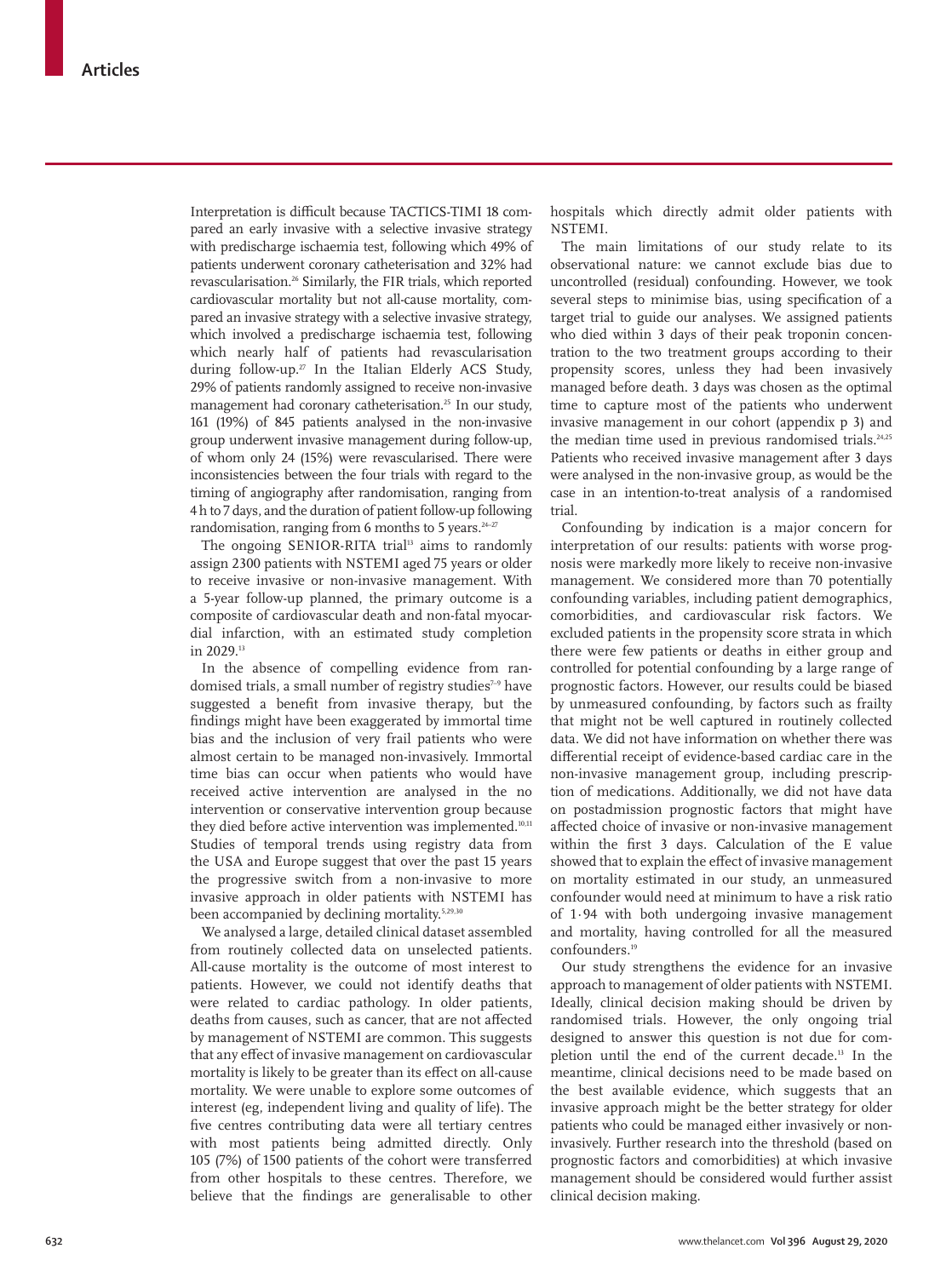On the basis of routinely collected clinical data from five UK tertiary centres we found that invasive management in patients aged 80 years or older with NSTEMI was associated with 32% lower mortality, compared with noninvasive management. The survival advantage bestowed by invasive management might extend to patients aged 80 years or older with NSTEMI.

## **Contributors**

AK and JM conceived the hypothesis. AK, JM, JACS, and AT wrote the study protocol. BG, JD, AM, JO, and AK carried out the programming to extract the data from electronic health-care records. AK, AT, JACS, and SA undertook all data analyses. AK, JACS, AT, and JM drafted the manuscript and revised it in response to reviewer comments. JM, DPF, AMS, DP, RSP, TJ, VP, NM, GML, RK, MOS, FWA, BW, HH, PE, MRT, JNW, KMC, ADS, JO, KW, AM, JD, and BG provided a critical review of the manuscript. All authors read and approved the final version of the manuscript. JM is guarantor for this paper. JM, RK, RSP, DP, AMS, and TJ were the clinical leads for their respective institutions. The corresponding author attests that all listed authors meet authorship criteria and that no others meeting the criteria have been omitted, had full access to all the data in the study, and had final responsibility for the decision to submit for publication.

#### **Declaration of interests**

We declare no competing interests.

#### **Data sharing**

The datasets generated or analysed, or both, during this study are not publicly available because of governance restrictions.

## **Acknowledgments**

This research has been done using National Institute for Health Research Health Informatics Collaborative (NIHR HIC) data resources. The NIHR HIC is a joint initiative between the NIHR Biomedical Research Centres at Imperial College London (London), Oxford, Bristol, University College London Hospitals (London), Guy's and St Thomas' (London), and Cambridge, which has provided data services, infrastructure, and expertise. The Article follows the STROBE guidelines for the reporting of observational studies. This Article reports independent research led and funded by the NIHR Imperial Biomedical Research Centre (BRC), as part of the NIHR Health Informatics Collaborative with the NIHR Oxford BRC, the NIHR Bristol BRC, the NIHR University College London Hospitals BRC, the NIHR Guy's and St Thomas' BRC, and the NIHR Cambridge BRC. AK is funded by a British Heart Foundation clinical research training fellowship (FS/20/18/34972). JM is supported by the BHF Imperial Centre for Research Excellence (RE/18/4/34215). RSP is funded by a British Heart Foundation intermediate fellowship (FS/14/76/30933). ADS is funded by a THIS Institute postdoctoral fellowship. AMS is funded by a British Heart Foundation Professorship (CH/1999001/11735). JACS is funded by a NIHR Senior Investigator award (NF-SI-0611-10168). HH is funded by the NIHR University College London Hospitals Biomedical Research Centre, supported by Health Data Research UK (grant No. LOND1). PE and HH received Health Data Research funding. The views expressed in this publication are those of the authors and not necessarily those of the NHS, the National Institute for Health Research, or the Department of Health.

#### **References**

- 1 Myocardial Ischaemia National Audit Project. How the NHS cares for patients with heart attack. Annual Public Report April 2016– March 2017. London: National Institute for Cardiovascular Outcomes Research, 2018.
- 2 UN. World Population Prospects 2019: Highlights. New York, NY: United Nations, 2019.
- 3 Avezum A, Makdisse M, Spencer F, et al. Impact of age on management and outcome of acute coronary syndrome: observations from the Global Registry of Acute Coronary Events (GRACE). *Am Heart J* 2005; **149:** 67–73.
- 4 Granger CB, Goldberg RJ, Dabbous O, et al. Predictors of hospital mortality in the global registry of acute coronary events. *Arch Intern Med* 2003; **163:** 2345–53.
- Rashid M, Fischman DL, Gulati M, et al. Temporal trends and inequalities in coronary angiography utilization in the management of non-ST-Elevation acute coronary syndromes in the U.S. *Sci Rep* 2019; **9:** 240.
- 6 Sinclair H, Kunadian V. Coronary revascularisation in older patients with non-ST elevation acute coronary syndromes. *Heart* 2016; **102:** 416–24.
- 7 Gierlotka M, Gąsior M, Tajstra M, et al. Outcomes of invasive treatment in very elderly Polish patients with non-ST-segmentelevation myocardial infarction from 2003–2009 (from the PL-ACS registry). *Cardiol J* 2013; **20:** 34–43.
- 8 Bauer T, Koeth O, Jünger C, et al. Effect of an invasive strategy on in-hospital outcome in elderly patients with non-ST-elevation myocardial infarction. *Eur Heart J* 2007; **28:** 2873–78.
- Devlin G, Gore JM, Elliott J, et al. GRACE Investigators. Management and 6-month outcomes in elderly and very elderly patients with high-risk non-ST-elevation acute coronary syndromes: The Global Registry of Acute Coronary Events. *Eur Heart J* 2008; **29:** 1275–82.
- 10 Suissa S. Immortal time bias in pharmaco-epidemiology*. Am J Epidemiol* 2008; **167:** 492–99.
- 11 Giobbie-Hurder A, Gelber RD, Regan MM. Challenges of guarantee-time bias. *J Clin Oncol* 2013; **31:** 2963–69.
- 12 Luce BR, Kramer JM, Goodman SN, et al. Rethinking randomized clinical trials for comparative effectiveness research: the need for transformational change. *Ann Intern Med* 2009; **151:** 206–09.
- 13 ClinicalTrials.gov. The British Heart Foundation SENIOR-RITA Trial (SENIOR-RITA). https://clinicaltrials.gov/ct2/show/ NCT03052036 (accessed April 4, 2020).
- Hernán MA, Robins JM. Using Big Data to emulate a target trial when a randomized trial is not available. *Am J Epidemiol* 2016; **183:** 758–64.
- Kaura A, Panoulas V, Glampson B, et al. Association of troponin level and age with mortality in 250 000 patients: cohort study across five UK acute care centres. *BMJ* 2019; **367:** l6055.
- Kaura A, Arnold AD, Panoulas V, et al. Prognostic significance of troponin level in 3121 patients presenting with atrial fibrillation (The NIHR Health Informatics Collaborative TROP-AF study). *J Am Heart Assoc* 2020; **9:** e013684.
- 17 WHO. International statistical classification of diseases and related health problems 10th Revision. 2016. https://icd.who.int/ browse10/2016/en (accessed April 4, 2020).
- 18 Ritt M, Ritt JI, Sieber CC, Gaßmann KG. Comparing the predictive accuracy of frailty, comorbidity, and disability for mortality: a 1-year follow-up in patients hospitalized in geriatric wards. *Clin Interv Aging* 2017; **12:** 293–304.
- 19 VanderWeele TJ, Ding P. Sensitivity analysis in observational research: introducing the E-value. *Ann Intern Med* 2017; **167:** 268–74.
- 20 Hernán MA, Hernández-Díaz S, Robins JM. A structural approach to selection bias. *Epidemiology*. 2004; **15:** 615–25.
- 21 Dahabreh IJ, Kent DM. Index event bias as an explanation for the paradoxes of recurrence risk research. *JAMA* 2011; **305:** 822–23.
- Roffi M, Patrono C, Collet JP, et al. ESC Scientific Document Group. 2015 ESC Guidelines for the management of acute coronary syndromes in patients presenting without persistent ST-segment elevation: Task Force for the Management of Acute Coronary Syndromes in Patients Presenting without Persistent ST-Segment Elevation of the European Society of Cardiology (ESC). *Eur Heart J* 2016; **37:** 267–315.
- 23 Amsterdam EA, Wenger NK, Brindis RG, et al. 2014 AHA/ACC guideline for the management of patients with non-st-elevation acute coronary syndromes: a report of the American College of Cardiology/American Heart Association Task Force on Practice Guidelines. *J Am Coll Cardiol* 2014; **64:** e139–228.
- 24 Tegn N, Abdelnoor M, Aaberge L, et al. Invasive versus conservative strategy in patients aged 80 years or older with non-ST-elevation myocardial infarction or unstable angina pectoris (After Eighty study): an open-label randomised controlled trial. *Lancet* 2016; **387:** 1057–65.
- 25 Savonitto S, Cavallini C, Petronio AS, et al. Early aggressive versus initially conservative treatment in elderly patients with non-STsegment elevation acute coronary syndrome: a randomized controlled trial. *JACC Cardiovasc Interv* 2012; **5:** 906–16.